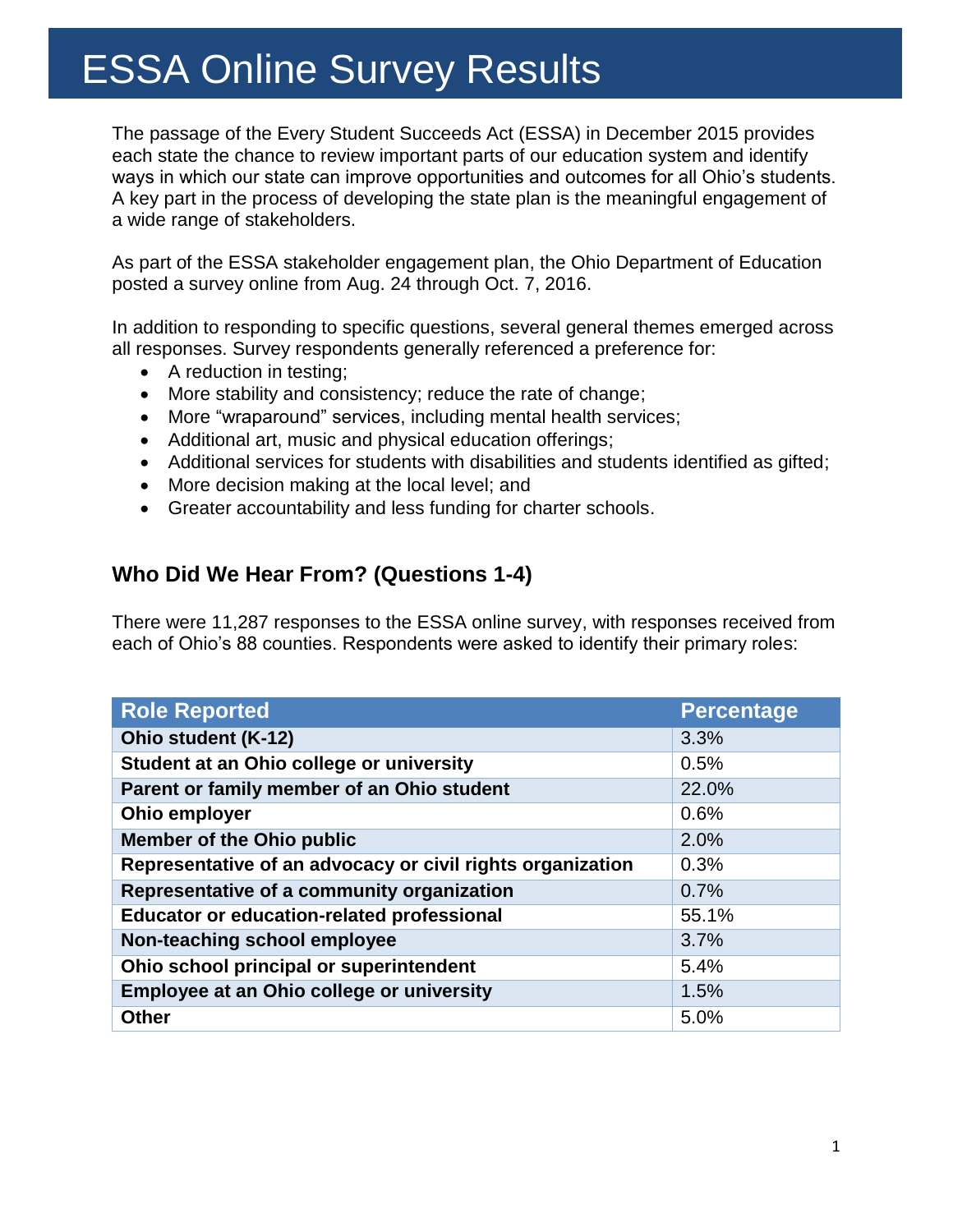### **Responses to Specific Questions**

### **Question 5**

### **What do you like best about your school or district?**

The most frequently cited answers included students, teachers and staff, cohesiveness of the community and small size of schools and classes.

Representative comments include: *"The students are enthusiastic and excited about learning when they can see how it impacts their lives."*

*"The teachers I work with are amazing and work hard to meet the needs of all of their students."*

*"We have open communication between staff, parents, and community members. This helps everyone know what's going on and make the best choices for the students. "*

*"I like the small class sizes. It enables teachers, staff, and administrators to really ""know"" the students -- both from an academic as well as personal perspective."*

*"Our staff and personnel are like family. Our teachers work hard at what they do. We recognize that the circumstances in our community have an impact on our students' attitudes, achievement, learning, and behaviors. We try to educate the whole child and partner with our community members to help provide a better education for our students."*

## **Question 6**

### **Is there anything you would change about your local school or district?**

Most frequently cited answers included the amount of testing students are subjected to, amount of funding available, the condition of buildings, lack of certain curricular and extracurricular offerings such as music, art, and physical education, and lack of technology.

Representative comments include: *"The amount of testing that students have to endure!"*

*"We would have more money to provide more electives to students and so class sizes wouldn't be so large."*

*"Our buildings are old and at times uncomfortable. New facilities would be beneficial to this community."*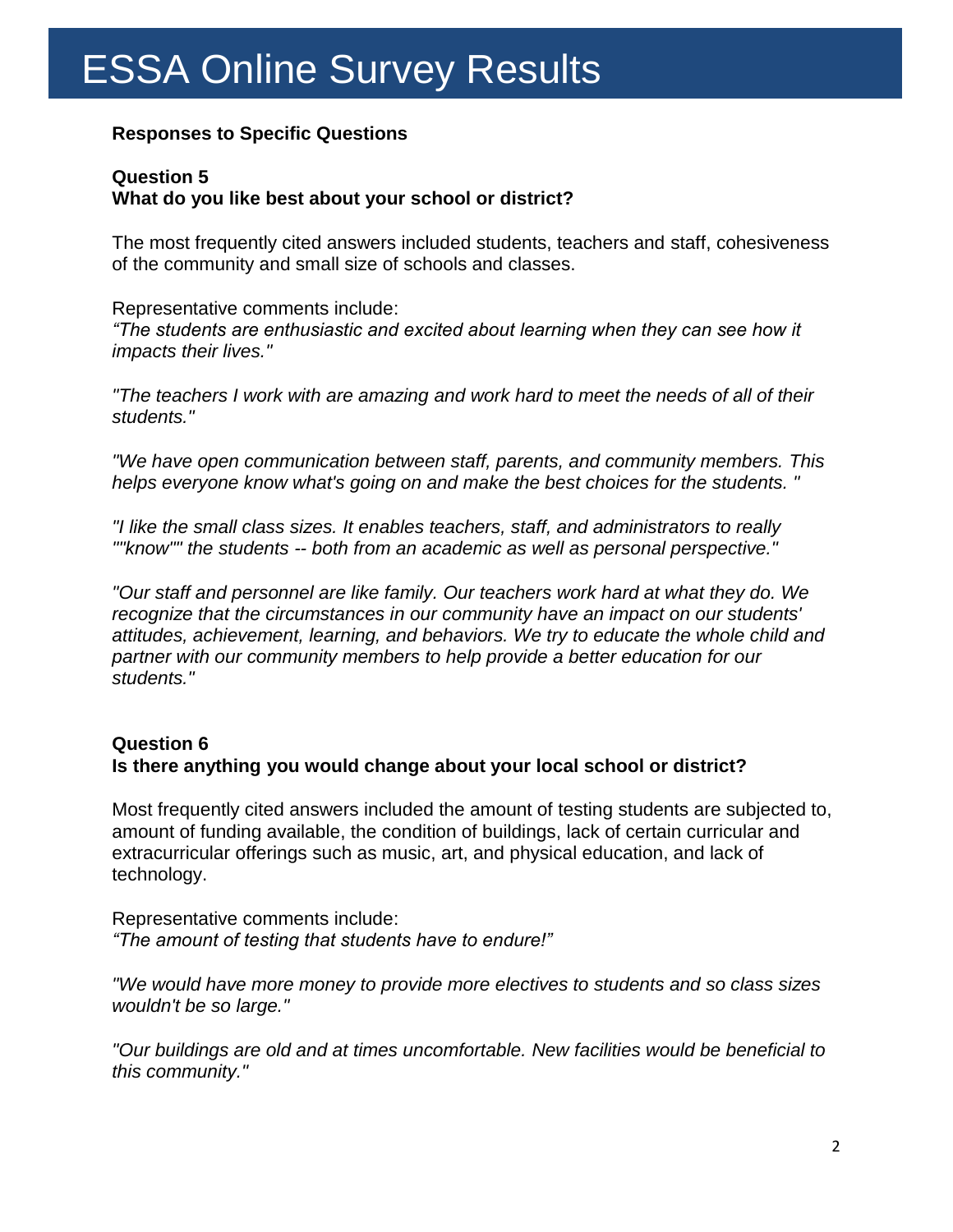*"Give all the buildings air conditioning. How are students supposed to learn when it's over 100 degrees in their classroom? "*

*"We need more administrative support for the arts and music."*

*"More access to technology for all students in all classes."*

#### **Question 7 Which of the following expectations of schools is most important to you?**



#### **Question 8 Is there anything else that you expect of Ohio's schools that you would like to share?**

Most frequently cited answers included fair assessments, preparing students to be good citizens, the importance of safety and increase parental involvement.

#### Representative comments include:

*"Increased emphasis on understanding and diverse ways of demonstrating this and less emphasis on being able to pick "correct" answers out on multiple choice tests."*

*"Maintain high student expectations with a realization that they need to be ready to work and live in the community."*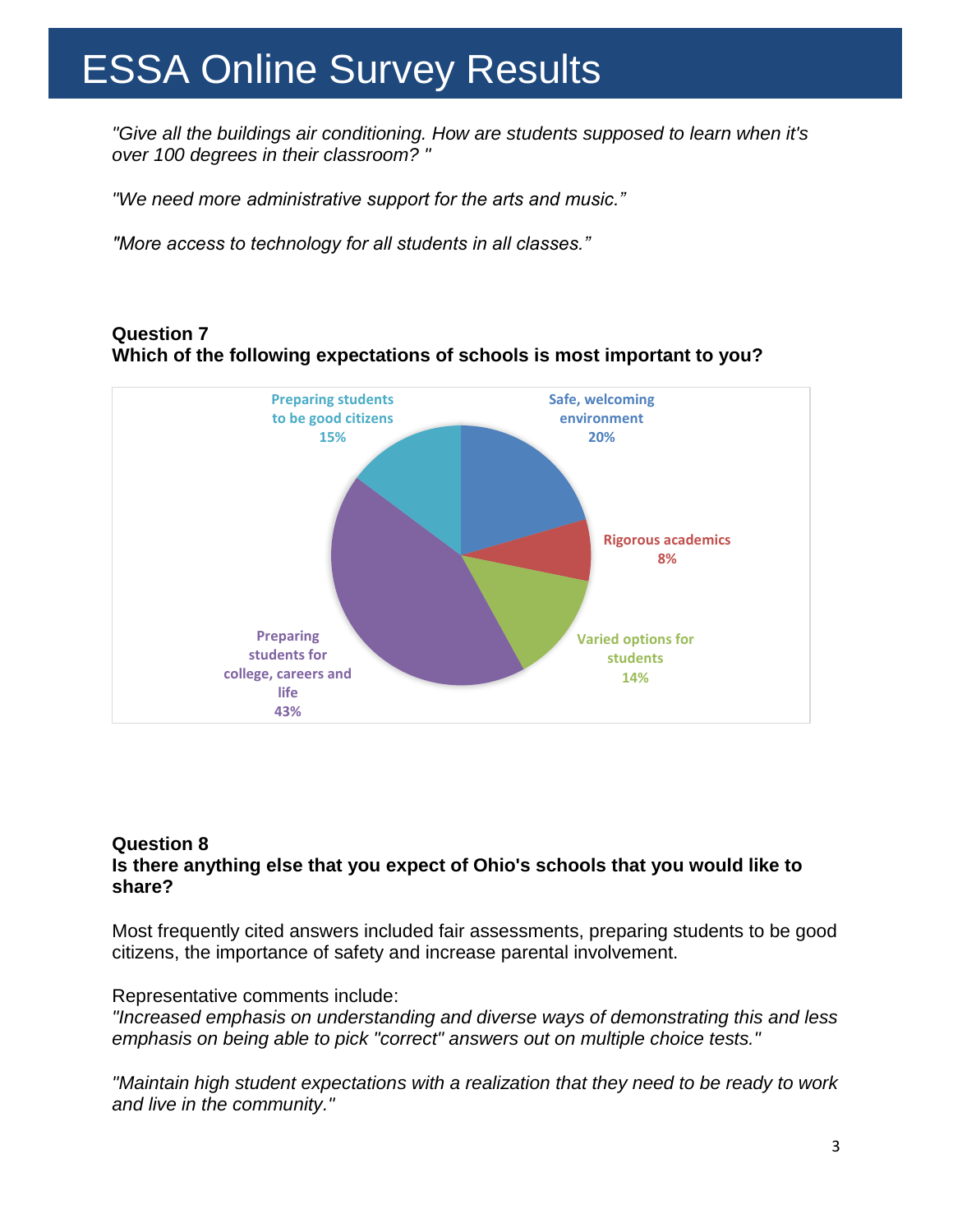*"Get kids ready to be successful in life. That's it."*

*"All of the above are priorities BUT nothing works and students cannot learn and teachers cannot teach if they do not feel safe."*

*"Educate parents on how to help at home."*

*"Increased parental involvement in child's education"*

#### **Question 9**

**Understanding that many factors contribute to school quality, please choose what you feel are the three most important factors in determining school quality.**



### **Question 10 Is there anything else that you feel is necessary for a high-quality school?**

Most frequently cited answers included less emphasis on testing; supportive and engaged parents; varied opportunities to meet diverse student needs; caring, supportive educators; and less homework.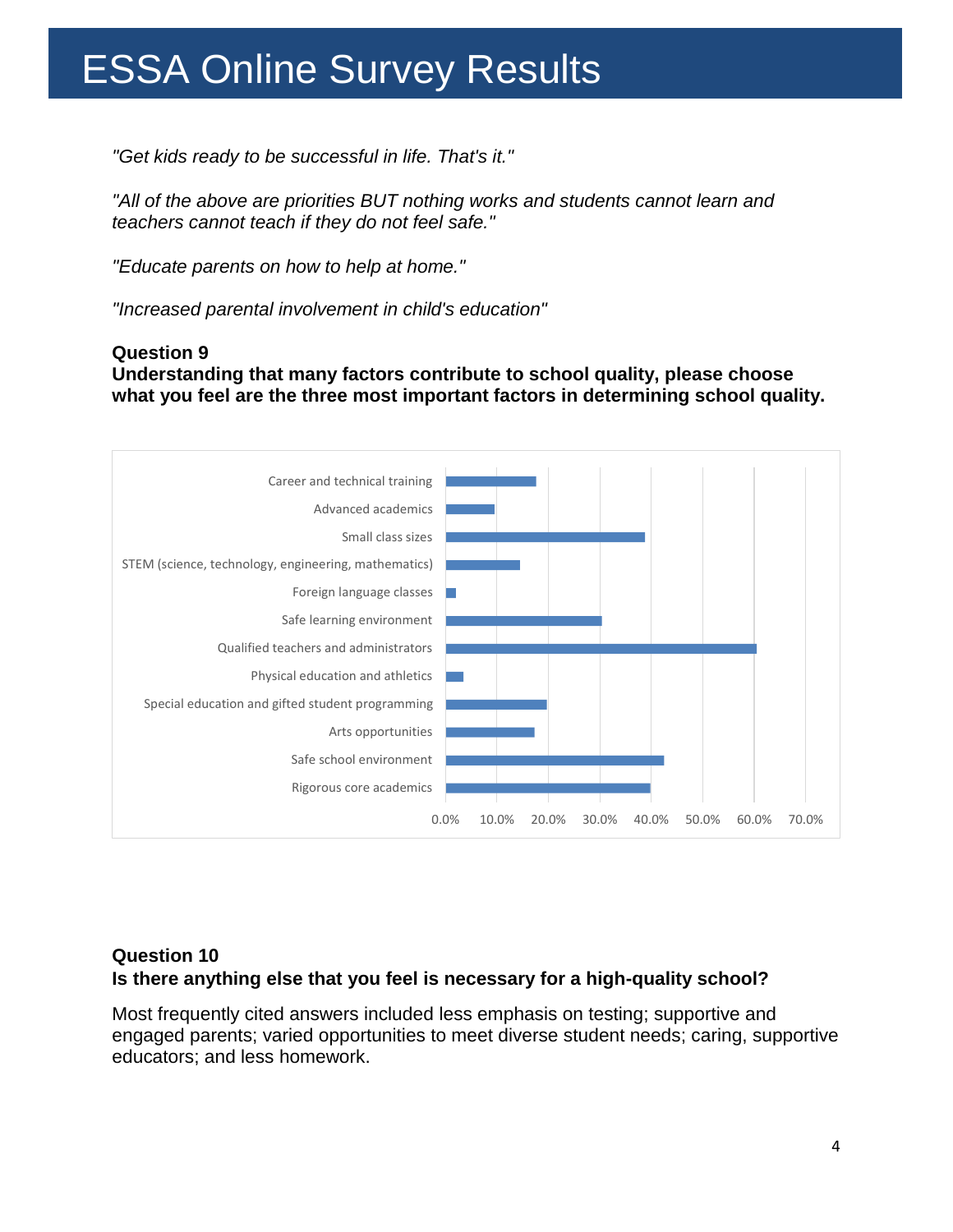Representative comments include:

*"That the teachers and administrators place the student's needs above the scores on testing."* 

*"Parental involvement. Hold parents accountable for their children's success or failure."* 

*"Parent engagement is key to successful schools and we need tools and approaches to achieve a strong level of engagement."*

*"Variety of opportunities for students with different needs."* 

*"Large and diverse opportunities for students to choose from with many different paths to success in high school."* 

*"Caring teachers who have the opportunity to be creative!"* 

*"Administrators that put students first and have staff support."* 

*"Less homework, more leisure time to explore. Give them a love of learning."* 

### **Question 11**

**Understanding that there are many ways to measure the success of our students, what do you feel is the best measure of STUDENT success?** 

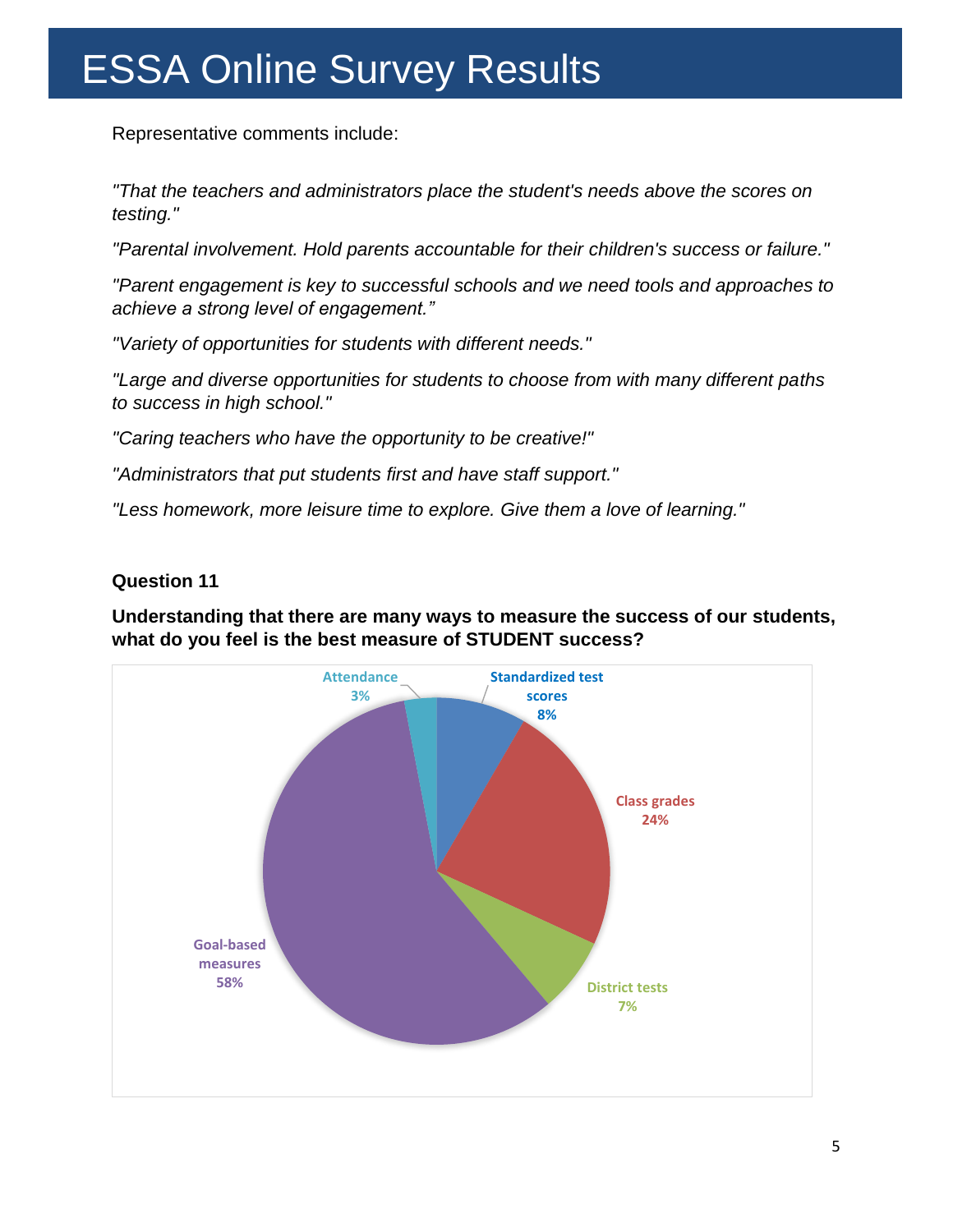### **Question 12**

#### **How else would you measure student success?**

Most frequently cited answers included portfolios and projects, graduates' postsecondary success (follow-up surveys), attendance, children's happiness and class grades.

Representative comments include: *"Portfolios that show growth and performance over time."* 

*"Student achievement after graduation--placement in the workforce, post-secondary education, and community leadership"* 

*"Graduate as a productive citizen with the opportunity to be whatever they want, comfortable with the skills to do whatever they want, and prepared for the everchanging needs of society."*

*"Attendance and perhaps project-based learning options."*

*"A happy child that enjoys learning and the joy that comes from seeing that success in a child's eye."* 

*"Are children happy, enjoying learning, feeling successful? Are teachers accessible? At all levels, are parents informed & engaged?"* 

*"Growth and citizenship. Is that child able to become employed and be a productive member of society?"* 

*"Good citizenship, emotional health, and preparation for college and life should be the measure of success."*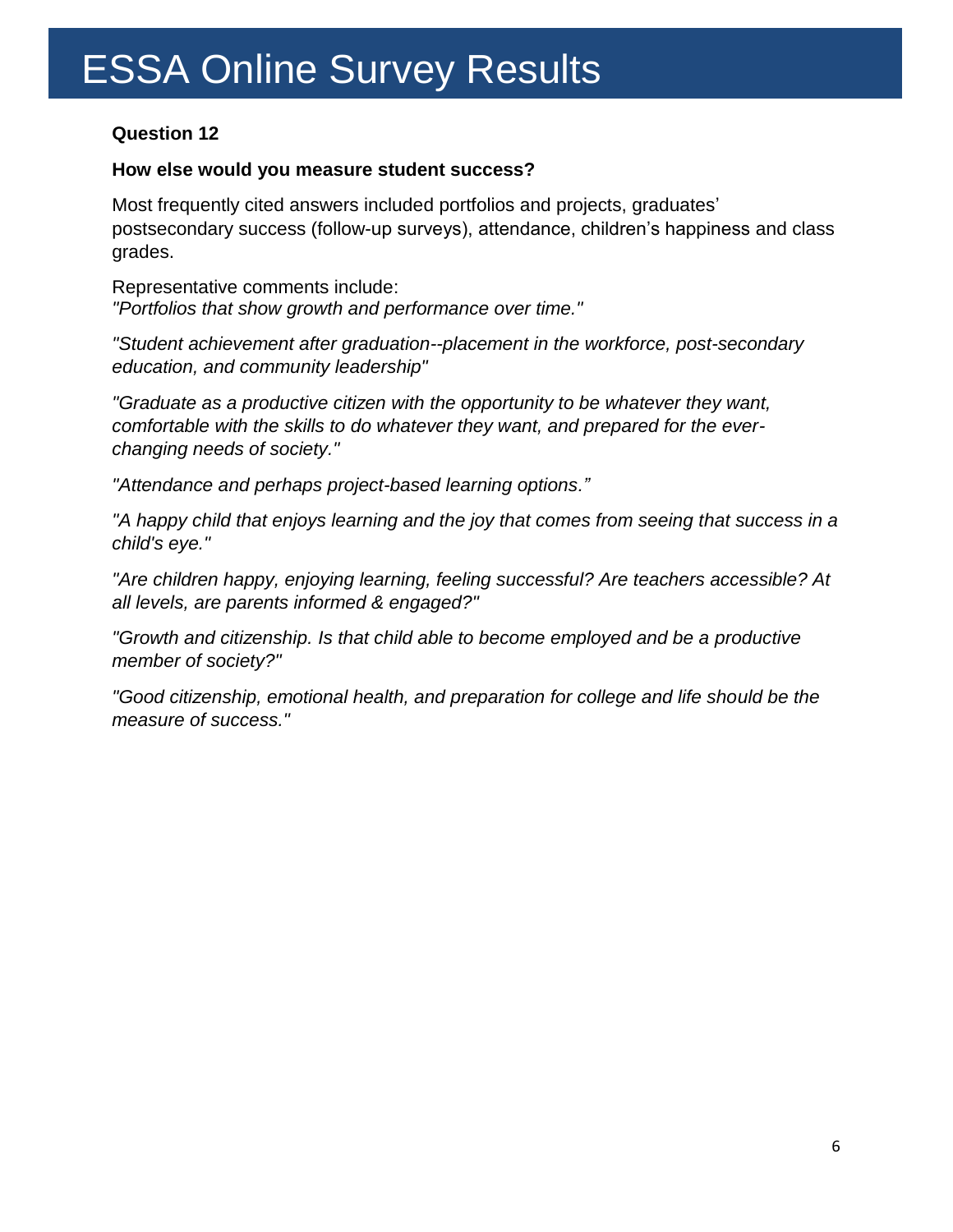### **Question 13**

### **Have you had the opportunity to view your local school district's report card?**



### **Question 14**

### **How could Ohio improve its current school report cards?**

Most frequently cited answers included similar grading scales, consistent growth measure, avoid switching assessments so frequently, eliminate standardized test measures, eliminate "rankings" and make it easier to compare similar districts. There also were suggestions to eliminate Value-Added and make greater use of growth as the primary measure, make the report card more "parent friendly" and have results available more quickly.

#### Representative comments include:

*"Stop changing the testing and come up with one that actually works so we aren't changing the preparation for the kids every year like we have the past three years."*

*"Make the scoring of each section similar."* 

*"Being consistent with the assessment process it is using for evaluation and analysis."*

*"It would be helpful to stick with an assessment for a longer period of time. Switching standardized assessments every year or two makes it hard to measure success from year to year."*

*"A more well-rounded approach and not just based on standardized testing results."*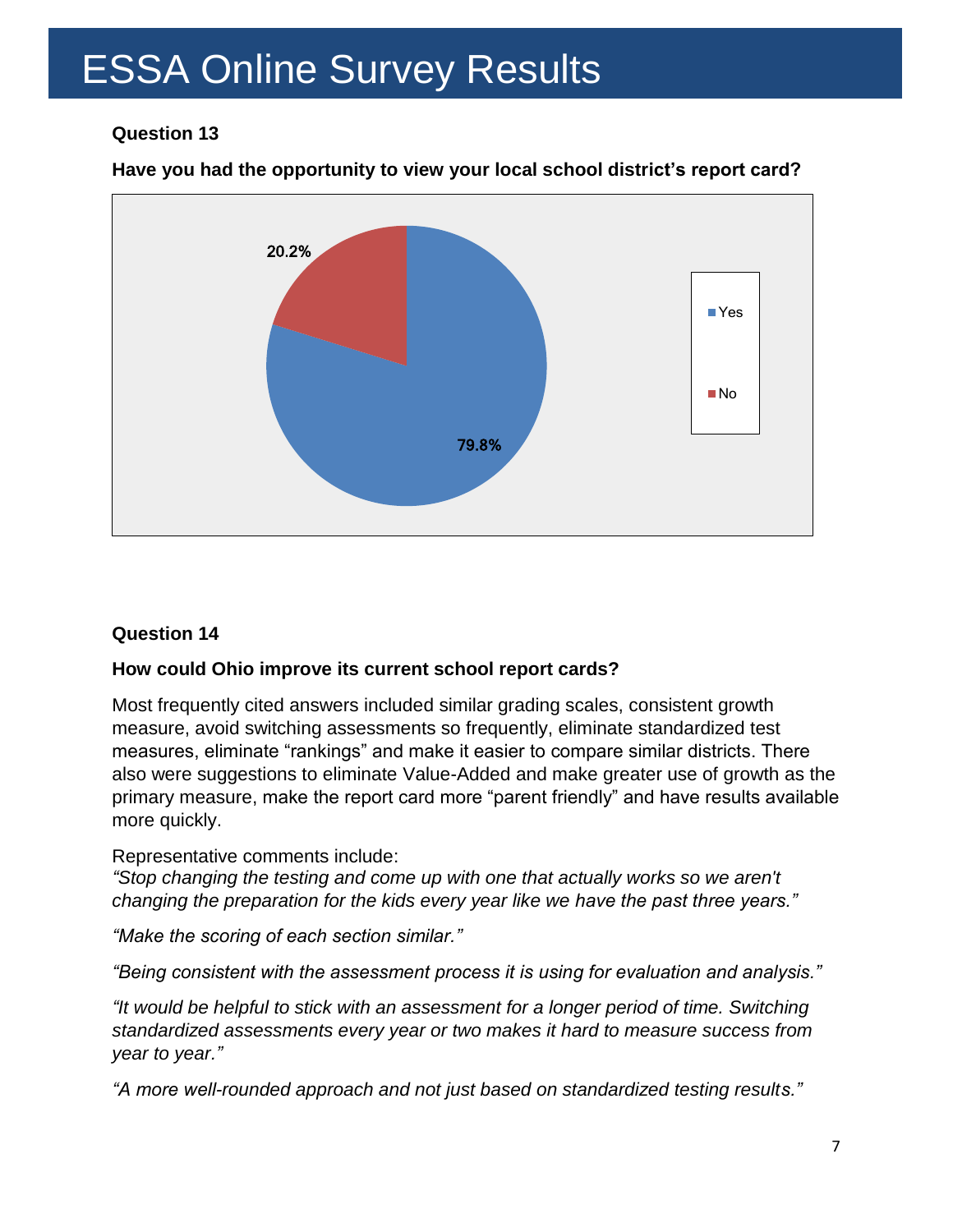*"Only comparing districts with similar demographics would make it a little friendlier to districts like mine. Maybe a section that shows, "compared to similar districts"? The general public doesn't see the whole picture and makes uninformed judgements about schools based on this report card. Comparing an affluent, wealthy district to a lowincome, urban school is just not fair. All that is shown is that we get D's and F's and everyone else gets A's and B's."*

*"Make them more user-friendly for someone who is a non-educator."*

*"Get rid of value added! There are a lot of other factors that contribute to student growth besides a standardized test score for a test given on a specific day."*

*"Student growth is very important in the fact that it shows that students are learning from year to year. Value added should be linked to state indicators based on a ranked measure of where the students begin. The school and district can then be rated from year to year on their progress with moving students forward."*

*"Faster turn-around time so they are more relevant. One of the key components of testing is timely feedback. The information in these report cards is outdated by the time it is received - the school year is over, the kids who took the test have moved on to the next year - each grade of students is totally different than every other year, what works for one may or may not work for the following so last year's report card should not be compared to this year's kids."*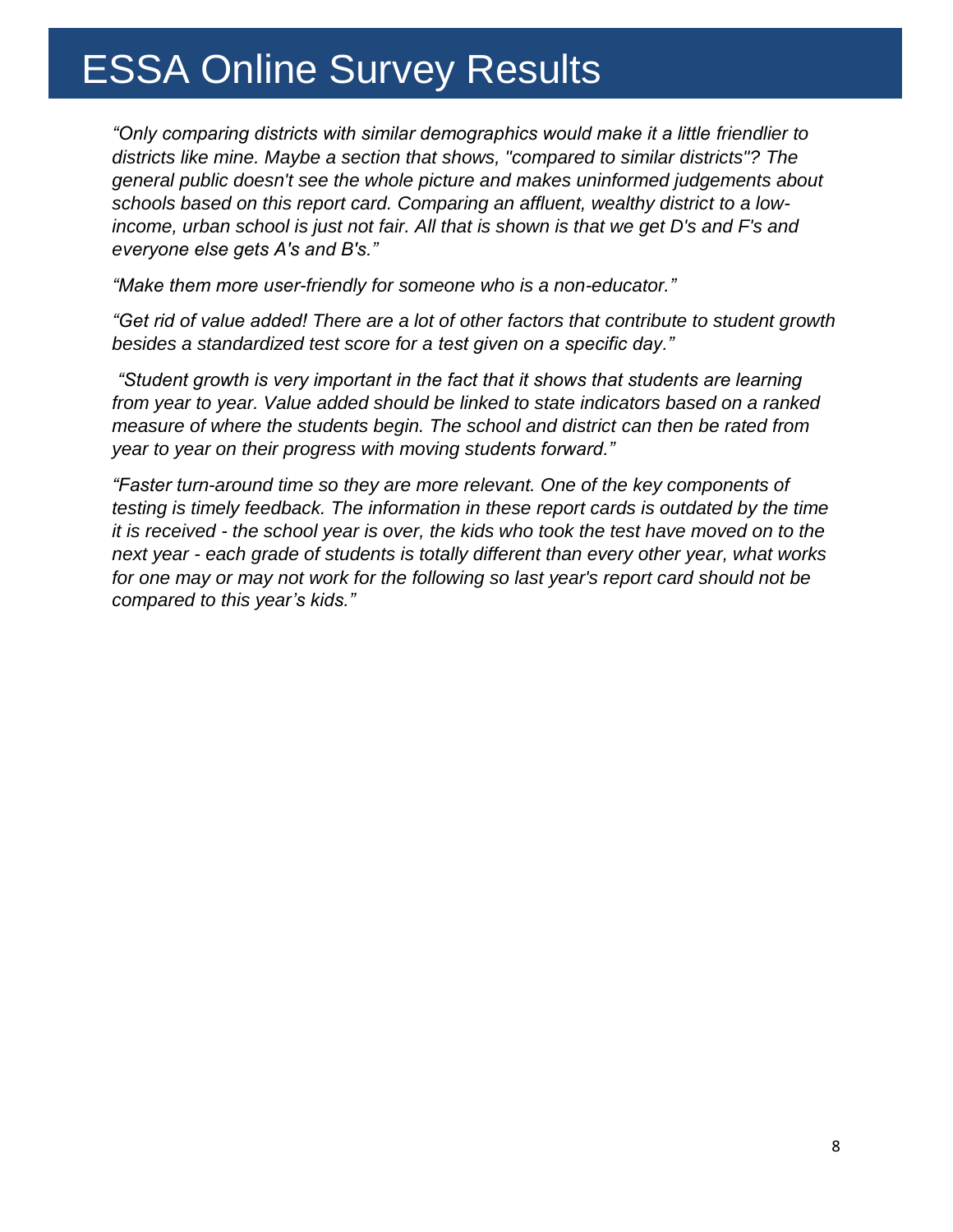## **Question 15**

## **What is the best measure of SCHOOL success?**



### **Question 16**

### **Are there any report card measures you don't understand?**

Most frequently cited answers included that the Value-Added, Gap Closing, and K-3 Literacy measures were difficult to understand and interpret. Prepared for Success and the gifted education performance indicator also were referenced as difficult to understand or unfair.

Representative comments include:

*"Every year, I have to re-educate myself on the difference between value added, gap closure and achievement."*

*"Value Added is always difficult. Mainly it is trying to explain these items to public that is challenging."*

*"Gap closing - too many factors outside the school that impact students' ability to learn."*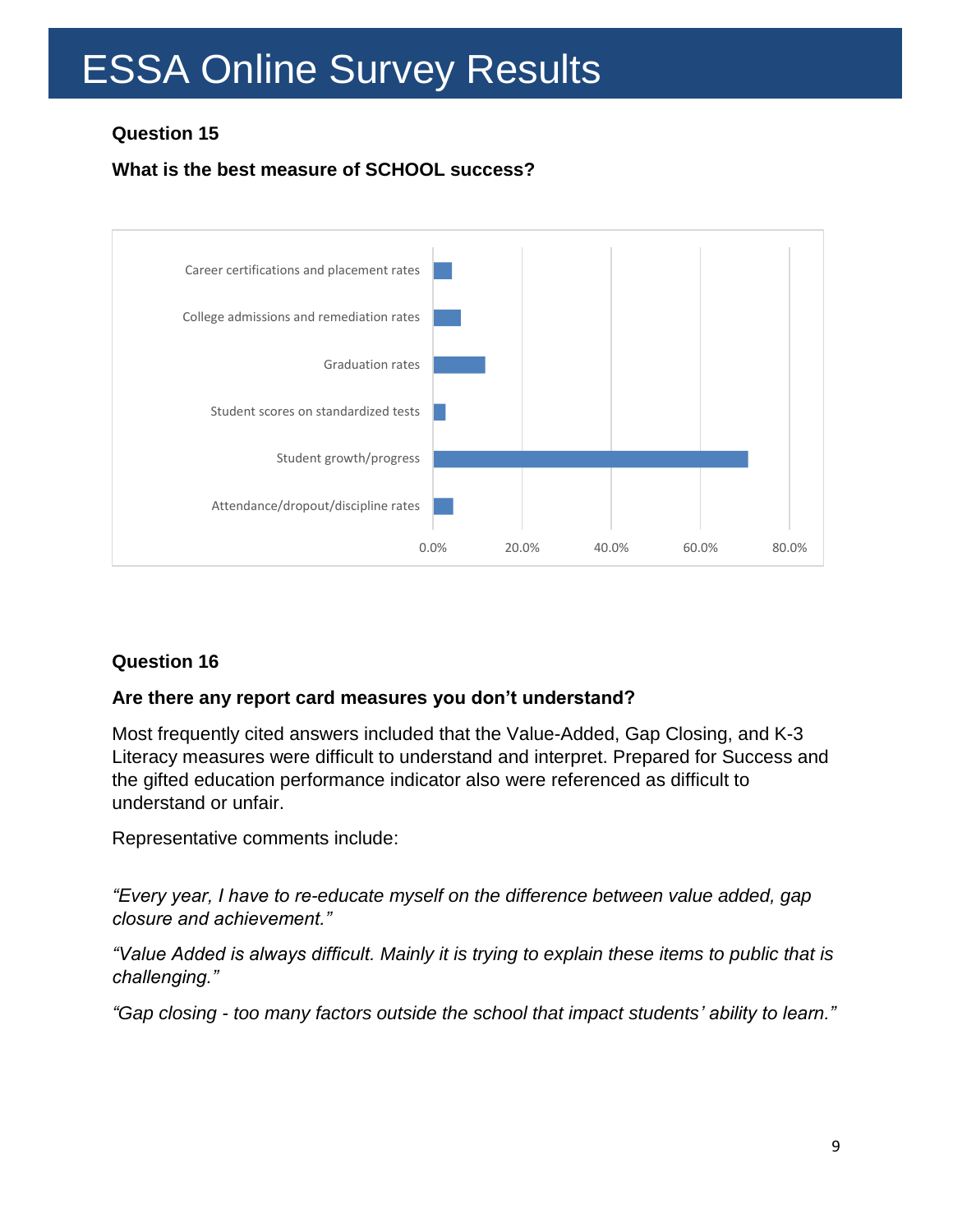*"Including disability seems not a standard measurement to compare an entire student body. The entire Gap Closing measurement as a whole is insignificant and puts focus and attention in unnecessary areas."*

*"How do you measure and report whether someone is prepared for success? Students learn, achieve and mature at different levels."* 

*"What are some of the quantitative measures of "Prepared for Success""?*

*"How is the K-3 Literacy section "graded"?" Based on students that are on RIMPs? This appears to be a poor way to measure K-3 Literacy because students who speak little English may make huge gains, but still be on a RIMP for several years."*

*"The difference between achievement and progress. Progress must mean that my child grew and achievement must mean that my child has achieved whatever the goal on the test was even if they didn't grow."*

*"How is "progress" determined? Is it based on state test scores, SLOs, or other data?"*

### **Question 17**

### **What should be done to ensure the success of students and/or schools?**



Most frequently cited answers included quality teachers and teacher training, eliminate poverty, additional funding, reduce testing, and engage and hold parents accountable.

Representative comments include: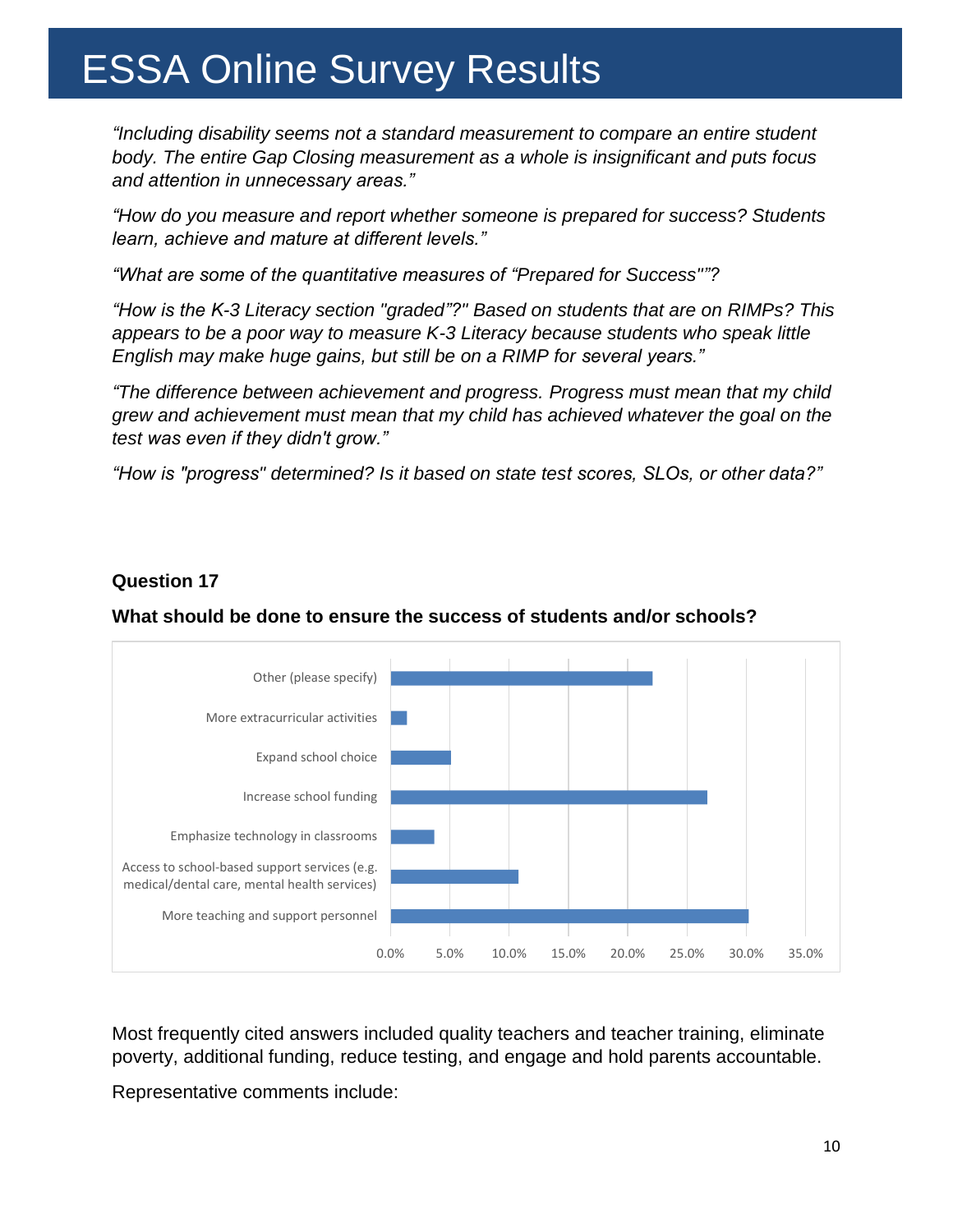*"Quality training for teachers and support staff."* 

*"Better teacher training and accountability."*

*"Increase school funding but in a fair way-schools that are failing should get more \$ to improve their programs and train their teachers to meet the needs of the school population."* 

*"Rid districts of poverty. I understand that is an unlikely goal. To me the next best option is to put more state dollars, time and effort into early childhood education."* 

*"Decrease the current quantity of tests/time testing to increase instructional time."*

*"Parents are the key to school success. Programs that educate parents and hold them accountable."* 

*"Educate parents on the importance of education and an ongoing effort to enroll parents on the importance of education."* 

*"Hold parents accountable for the role with helping their child succeed in school."* 

### **Question 18**

#### **Are there specific types of tools, training or support services that you think the Ohio Department of Education could provide to help schools and districts improve student achievement?**

Most frequently cited answers included school-based mental health services and improved understanding of mental health issues for educators, additional nurses and counselors, training and support for parents, curricular resources, access to technology, STEM resources, professional development opportunities and extracurricular activities.

Representative comments include:

*"In-service and school-based education on mental health issues would alleviate a great deal of misunderstanding, anger and fear about issues such as depression."*

*"More understanding of mental health, such as AD/HD, depression, anxiety, and others. We are learning more each year however; I still feel that these are not as well believed to be the problems that they really are. These can be debilitating, and some people do not accept them as such."*

*"Mental health services and basic social/emotional support that wraps around from school to home."*

*"Additional counselors to lower student-counselor ratios."*

*"There should be tools, trainings, and support services for the parents to help us help our child and their teachers."*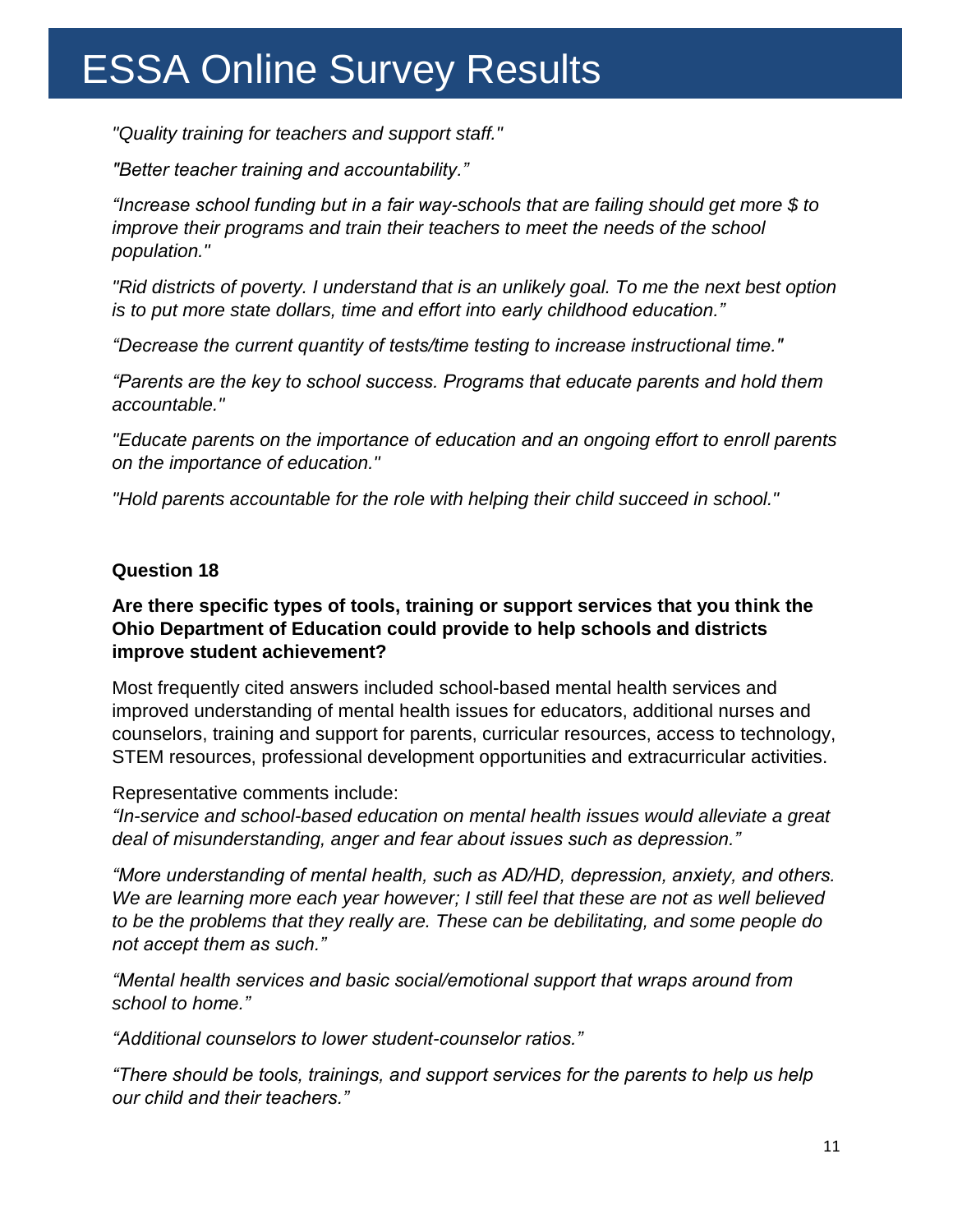*"A database of links to quality web-based resources for teachers and parents that support the content being taught in the classroom, as well as opportunities for teachers to share ideas and lesson plans with having to purchase."* 

*"The state should provide the technology for each student. It's not right that some districts have the ability to utilize technology and some do not."*

*"Students need more mental health services within the schools. Teachers need more training in working with students with disabilities in the classroom."*

*"Better understanding of learning disabilities that are not black and white (i.e. Disabilities that don't fit neatly into criteria for services but are interfering with classroom success)."*

*"Specially Designed Instruction for Students with disabilities."*

*"More training in technology and STEM topics."*

*"There are students in Ohio - particularly in the southern counties that barely have access to a meal and decent health care, let alone the resources for extracurricular activities. Children who are healthy (physically and mentally) and not hungry can then learn."*

*"Funding for professional development and consistency among schools across the state."*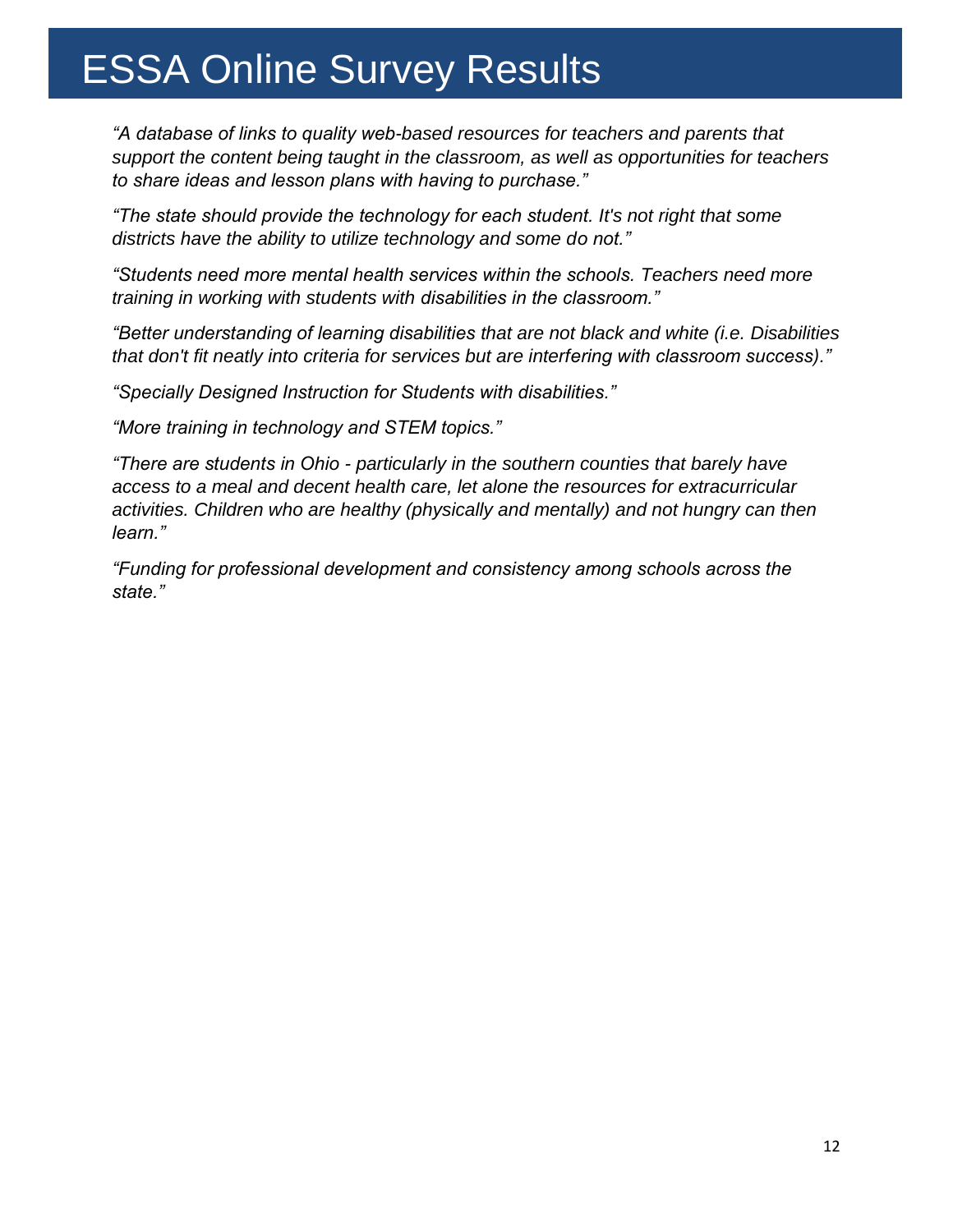### **Question 19**

### **How do you feel about the job teachers are doing in your school or district?**



### **Question 20**

### **How do you evaluate the quality or effectiveness of a teacher?**

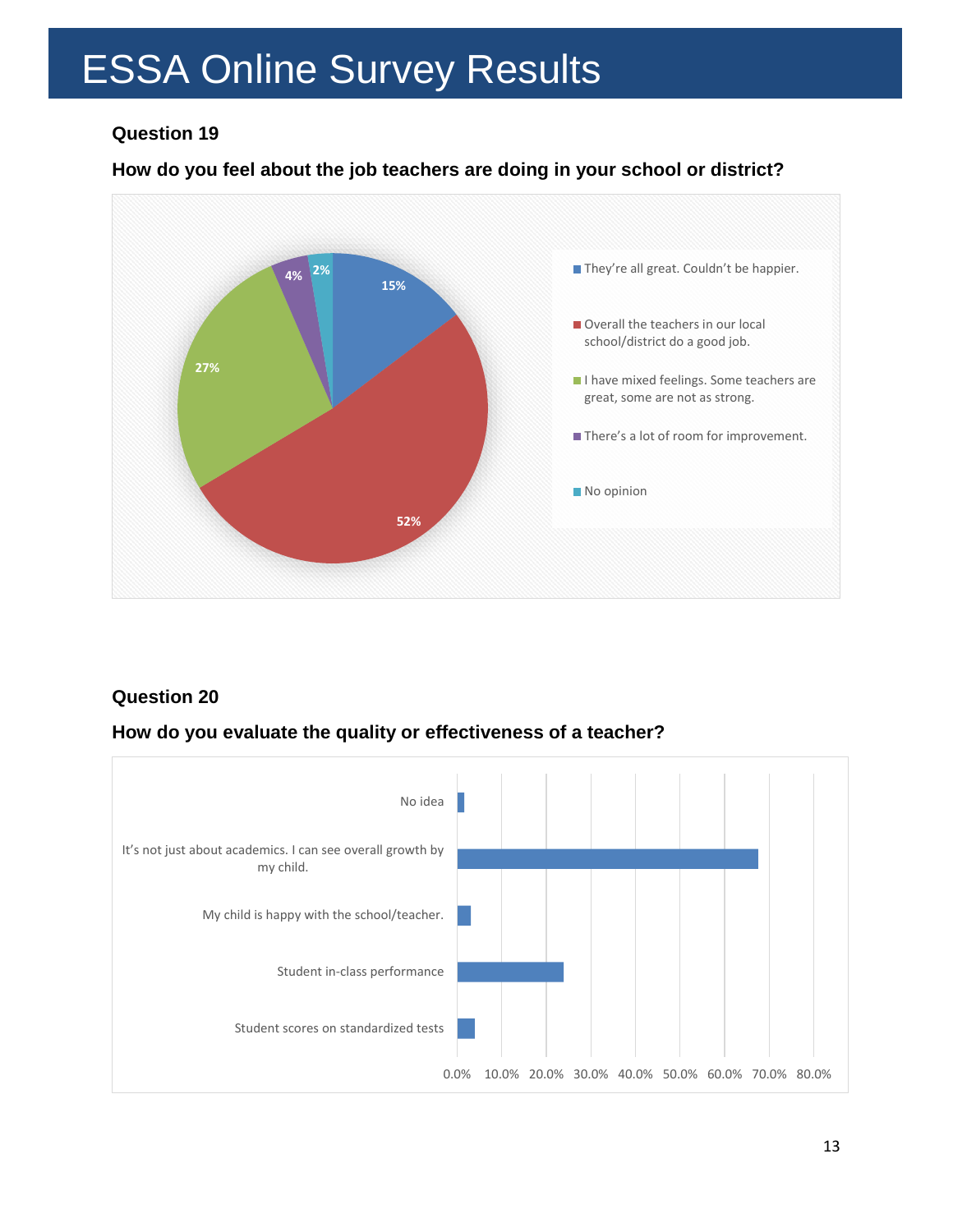### **Question 21**

### **If you are a school or district employee, what changes would you recommend to the Ohio Teacher Evaluation System (OTES)?**

Responses to this question included two major themes: eliminate use of student performance or eliminate OTES entirely.

### Representative comments include:

*"I am not sure about this, but I feel that using student scores to evaluate a teacher is unfair. I know that it's a good measure, but I feel that some kids will thrive no matter what and others will fail, no matter what. I suppose that an overall picture of some sort should be used...though I do not have an answer."*

*"I would NOT tie teacher evaluations to student scores on state test."*

"Get rid of it. Teachers are making a big deal about the tests because they are afraid of *OTES. Stop evaluating them based on student scores. Do what was originally intended with this program - make it a continuous improvement program through which there is no harm to teachers. Let hiring and firing be a local decision and provide some guidelines to help districts figure out how to do that fairly."*

### **Question 22**

### **How can Ohio ensure equitable access to effective teachers for all students?**

Responses to this question focus on three areas: better teacher preparation programs that "weed out" less effective teachers, incentives for educators teaching in struggling schools and improved teacher professional development opportunities.

Representative comments include:

*"Teacher college prep programs need to include more actual work experience and less time learning from someone who cannot teach-professors. These people have not been in a classroom for years. Teachers should be taught by other recognized teachers and people making strides in education."*

*"Start with your colleges of education! We are not counseling out our ineffective preservice candidates."*

*"Higher education has to prepare teachers better!!"*

*"Get rid of tenure, weed out ineffective teachers, attitude of teachers is directly related to attitude of administration & how well they listen to & support teachers."*

*"Give pay incentives for teachers teaching in poor-performing classes or districts."*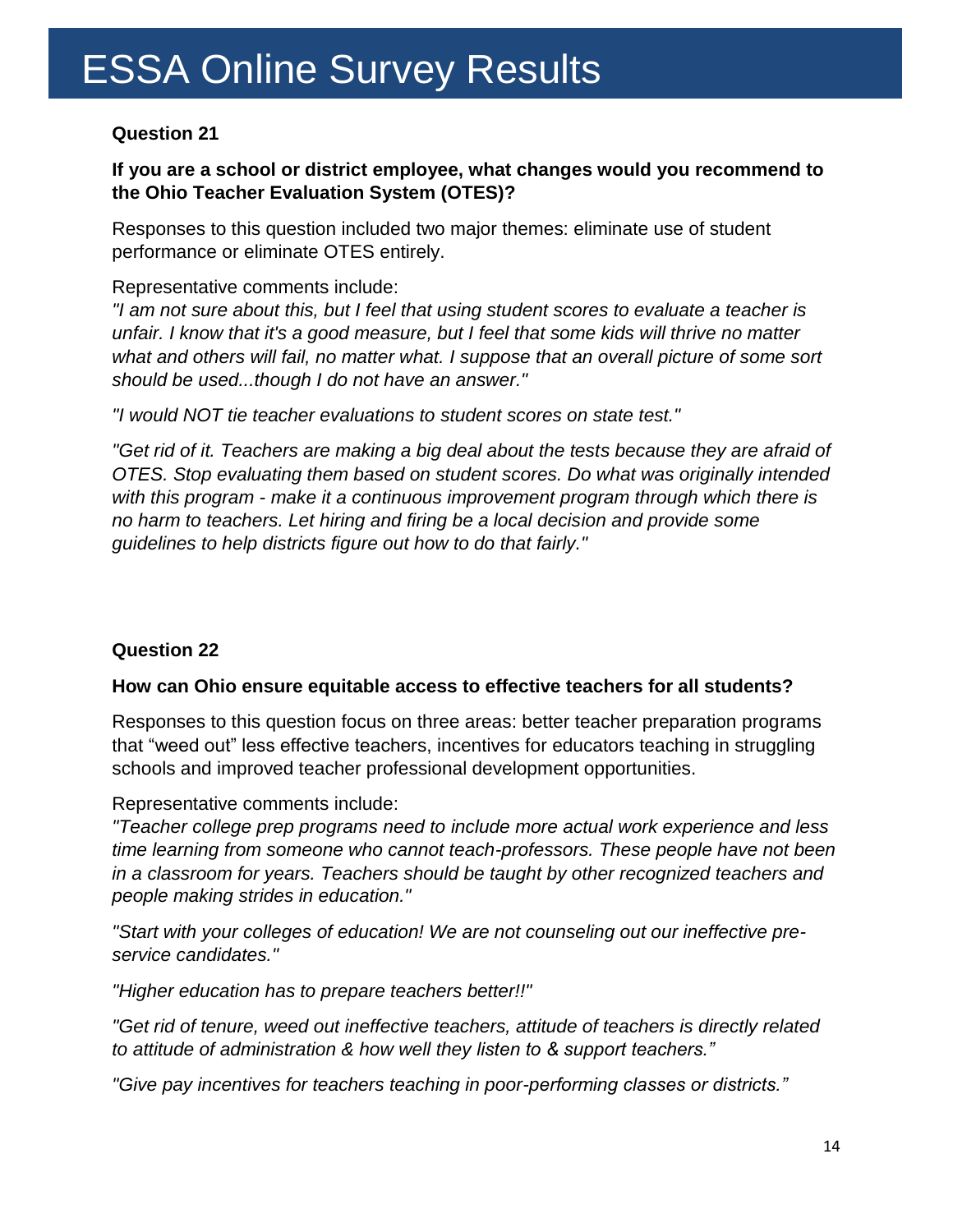*"First, anyone without a valid teaching license should not be teaching in the classroom and this includes working as a substitute. Second, the state should support districts with high poverty rates in recruiting, hiring and offering stipends to teachers willing to work in the neediest schools."*

*"Teachers need additional supports to help them. Teachers should not be treated as an island. They are as good as the school system that supports them. Teachers should be provided with targeted professional development and in-house consultation pinpointed to their individual goals. This consultation could come from a mentor or a specialist, such as a school psych, SLP, or principal/curriculum professional. Teachers need high quality, ongoing PD, from outsiders of the school and insiders that know what is going on in the particular school system. I like the RE mentor system."*

#### **Question 23**

#### **When you think about your school or district, what challenges do your most vulnerable students face?**

Most frequently cited responses included poverty, homelessness, hunger, addiction, unstable homes, lack of foster homes resulting in increased mobility, bullying and mental health issues.

#### Representative comments include:

*"Children in foster care moved from district to district. NOT ENOUGH SURROGATE PARENTS. Any court that puts a child into children services custody or in a relative or other placement should be made to assign a surrogate parent to the child or identify the person already in the child's life that can be their special education advocate. Many, many children have unidentified behavior related disabilities. "*

*"They face unstable home lives, not just homelessness or foster care placements. Some are hungry, some live with addict parents, some have multiple people living/coming in and out of their home."*

*"Impossible home environments."*

*"Poverty and lack of resources. Most basic needs are not being met. Hard to selfactualize if one is starving and on the run. "*

*"High rates of poverty--lack of proper food, shelter, & medical care. Even adequate transportation."*

*"Poverty and violence in their homes make it difficult for them to focus on school."*

*"Adequate safety in their homes/neighborhoods, food."*

*"Due to mental health issues and poverty, our kids need to learn resiliency and coping skills so they can better focus on their academics."*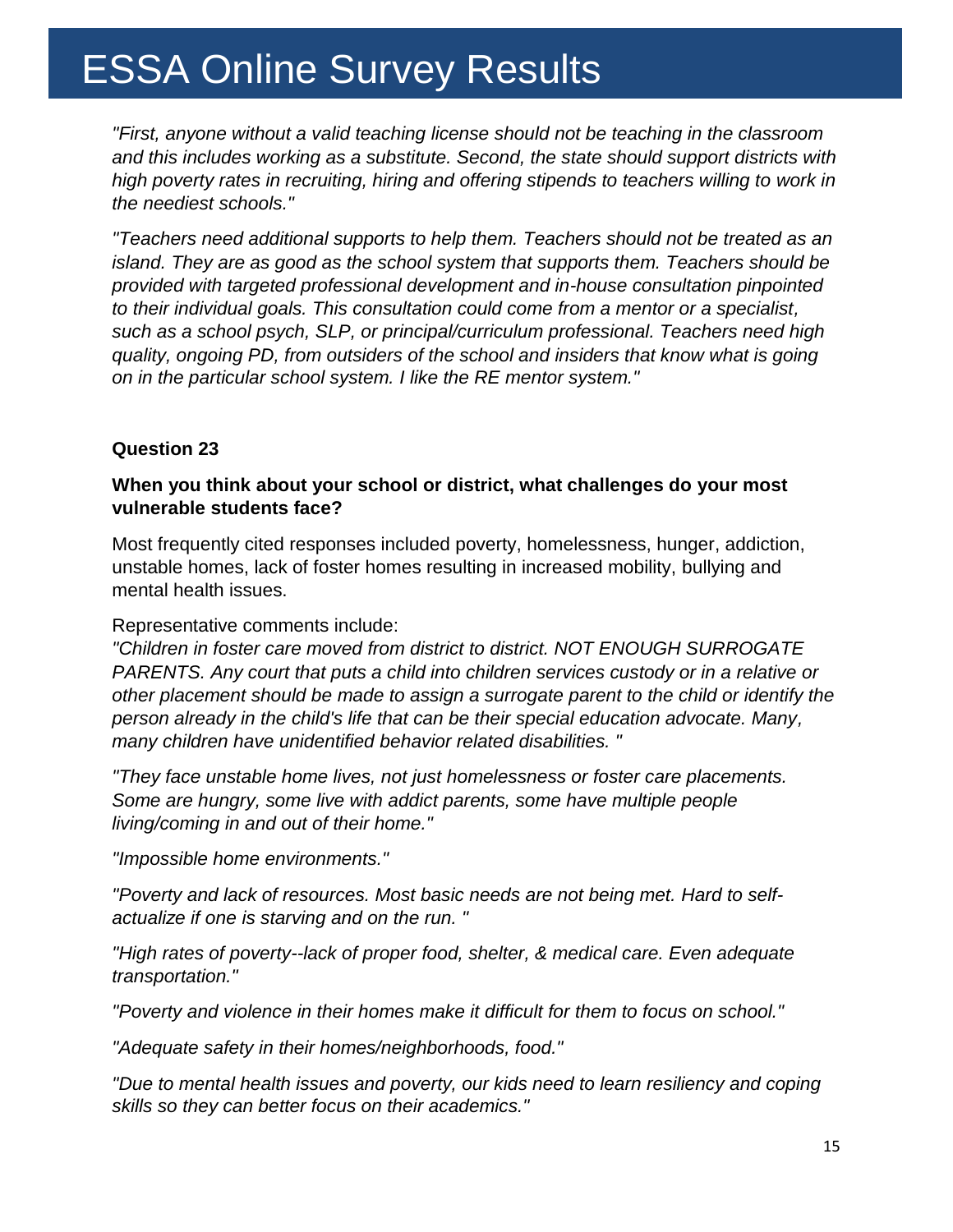*"Middle school students face a lot of bullying. Parents and students are not always prepared for this and the students are not always strong enough to stand up for themselves. The students get distracted and depressed, and then their learning suffers."*

#### **Question 24**

### *Are there certain types of services you would like to see offered through your local school or district to support these vulnerable students?*

Services cited most frequently included more special education services and personnel, mental health services, access to food and affordable housing services, tutoring, parent education programs, career exploration and before- and after-school programs.

Representative comments include:

*"Intervention specialists for each grade level. Additional funding to explore newly developed, but proven methods to reach vulnerable students."*

*"More special education personnel, more support, encourage co-teaching. Lower special education workloads. Work with the community and the families."*

*"Mental Health Services would really help this population of students. Maybe having a social worker in the school to meet the needs of students. Having older students be mentors to the vulnerable students could really benefit both groups."*

*"Mental health services & counseling. In home visits if necessary. Work with social workers to make sure every student has a safe home."*

*"Continue to provide state funding for counselors and social workers to help the families and students. Teachers should not have to play the role of these mental health professionals."*

*"Collaboration with community resources that provide food and housing to students and families in need."*

*"Food weekend backpacks for low income students that receive free lunches, child advocates that can work with school and home of at risk kids."*

*"Yes. Develop programs to offer wraparound services like on-site health care checkups, dental care, adult educational opportunities and job placement, and perhaps a food bank."*

*"Career exposure and activities starting in kindergarten. Some children need to experience why reading, math, science, etc. are important and how they are useful in daily life."*